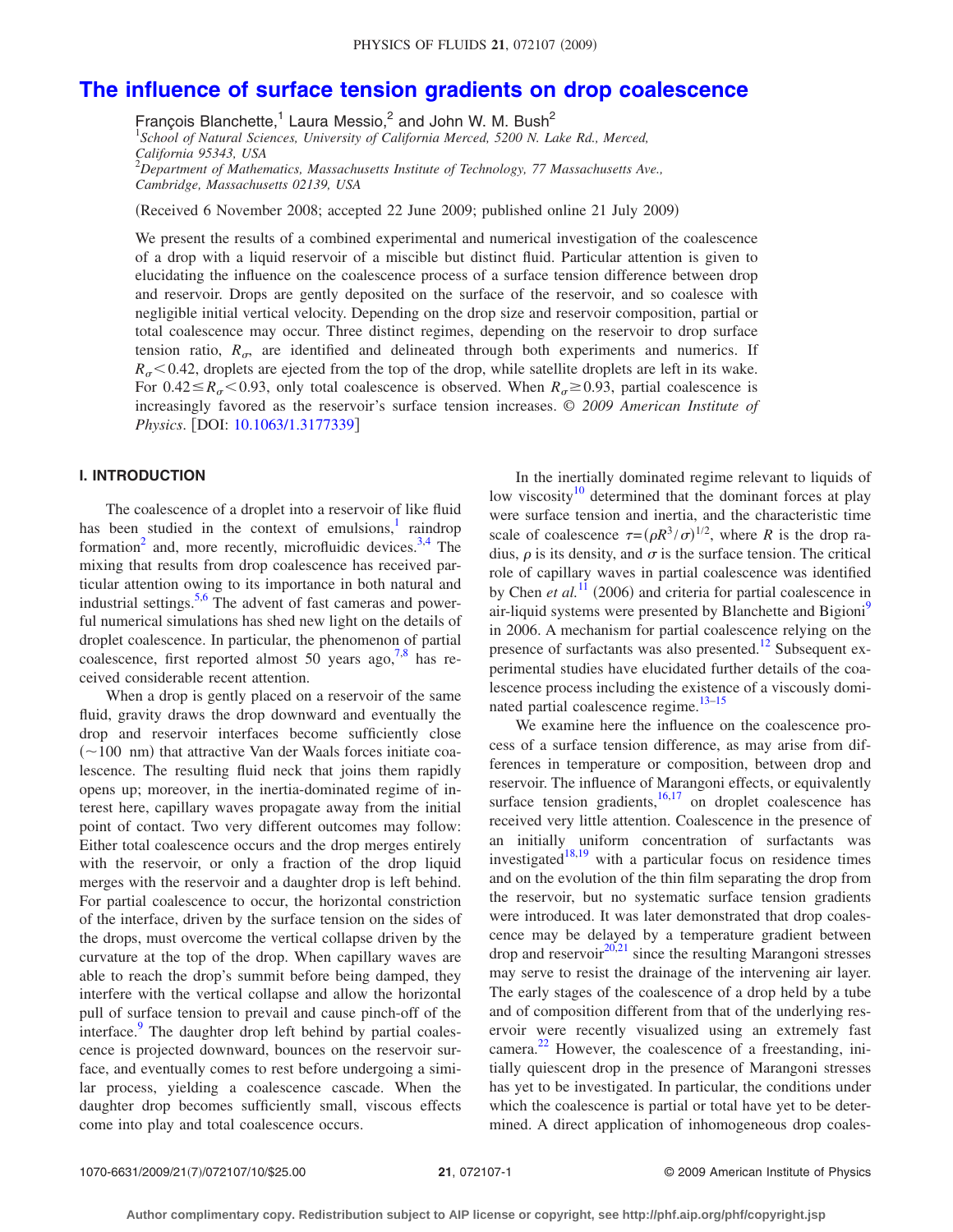<span id="page-1-0"></span>

FIG. 1. (Color online) Schematic of the experiment: The drop is released from a syringe and falls onto a reservoir bound in an inclined container. The coalescence process is observed with a high-speed camera.

cence was recently suggested as a sorting mechanism for drops on a vertically vibrated reservoir:<sup>23</sup> Drops larger than a given threshold undergo partial coalescence while smaller drops bounce indefinitely on the interface.<sup>24</sup>

In Sec. II, we present the results of our experimental study. The governing equations are developed in Sec. III, and our numerical model described in Sec. IV. In Sec. V, we present the results of our numerical investigation, and in Sec. VI we use them to rationalize the observations reported in Sec. II. Our principal conclusions are presented in Sec. VII along with a discussion of directions for future research.

#### **II. EXPERIMENTS**

We examine the coalescence of a droplet brought by gravity into contact with a liquid reservoir of different compositions. To highlight the effects of surface tension variations while minimizing those of density and viscosity, we used water-ethanol mixtures for both the drop and reservoir fluids. This also ensured that coalescence took place in an inertially dominated regime so that the early neck expansion remained stable to the a previously reported instability.<sup>25</sup>

A schematic representation of the experimental apparatus is shown in Fig. [1.](#page-1-0) Drops were generated by manually pressing on a syringe, located 6 mm above the reservoir, and detached when their weight overcame surface forces. The radius, *R*, of the resulting drops typically ranged between 1.2 and  $1.5\pm0.1$  mm, depending on their composition. The coalescence of the initial drop typically lasted approximately 0.01 s and each coalescence event was recorded using a 3000 frames/s high speed camera (Phantom V7.5). When partial coalescence occurred, up to five generations of daughter droplets were observed but only the first coalescence was examined, as the composition of the daughter droplet and the underlying bath could not be accurately determined thereafter. The container was inclined to avoid difficulties associated with focusing across the glass. To eliminate contamination and temperature gradients, the solutions were replenished after each experiment.

To reduce the number of parameters influencing the coalescence process, we focus on drops that are virtually immobile at the onset of coalescence and for which the reservoir interface is nearly flat. While the former condition is relatively easily met when the composition of the drop and reservoir are identical, we found that drops of different compo-

<span id="page-1-1"></span>TABLE I. The mixtures used in our experiments.

| Mix No.        | Ethanol fraction<br>$(\%)$ | Surface tension<br>(mN/m) | Density<br>$(g/cm^3)$ | Viscosity<br>(cP) |
|----------------|----------------------------|---------------------------|-----------------------|-------------------|
| $\theta$       | $100 \pm 0.5$              | $22.0 \pm 0.1$            | $0.7851 \pm 10^{-4}$  | $1.10 \pm 0.02$   |
| 1              | 60                         | 27.2                      | 0.8895                | 2.24              |
| $\overline{2}$ | 55                         | 27.7                      | 0.9010                | 2.29              |
| 3              | 50                         | 28.8                      | 0.9125                | 2.33              |
| $\overline{4}$ | 40                         | 30.3                      | 0.9342                | 2.34              |
| 5              | 30                         | 33.4                      | 0.9535                | 2.13              |
| 6              | $\theta$                   | 73.0                      | 1.000                 | 0.893             |

sitions tended to initiate coalescence before coming to rest. After leaving the syringe, such drops often coalesced upon first contact with the reservoir or while rebounding, thus initiating coalescence with a significant downward or upward velocity, respectively. This short rest time may be due to the condensation of ethanol vapor into either the drop or reservoir, thereby creating on the interface an area of lower surface tension. Tangential flow away from the point of contact then tends to drive air out of the gap between drop and reservoir, and reduce the time the drops spends above he interface before coalescence. $26$  Obtaining reproducible initial conditions was thus proved challenging and limited the scope of our experimental observations. The drop and reservoir fluids were made of either pure water, pure ethanol, or one of five ethanol-water mixtures, as shown in Table [I.](#page-1-1) The viscosity was calculated based on the results of Ref. [27](#page-8-25) and the density measured with an Anton–Parr densitometer. The surface tension was measured using the Wilhemy method with a Kruss K10 tensiometer.

We consider a drop of density  $\rho_1$ , viscosity  $\mu_1 = \rho_1 \nu_1$ , and surface tension  $\sigma_1$ , overlying a reservoir of density  $\rho_2$ and viscosity  $\mu_2$ , and most importantly with different surface tensions  $\sigma_2$ . The surrounding air has density  $\rho_{\text{gas}}$ . The compositional diffusivity of alcohol in the alcohol-water solutions comprising the drop and reservoir fluid is given by  $\kappa$ . To focus on the effects of surface tension gradients, we assume in our analysis that  $\mu_1 = \mu_2 = \mu_l$  and  $\rho_1 = \rho_2 = \rho_l$ , and find that four dimensionless numbers characterize the system,

<span id="page-1-2"></span>
$$
Bo = \frac{(\rho_l - \rho_{gas})gR^2}{\sigma_1},\tag{1}
$$

<span id="page-1-3"></span>
$$
Sc = \frac{\nu_l}{\kappa},\tag{2}
$$

<span id="page-1-4"></span>
$$
Oh = \frac{\mu_l}{\sqrt{\rho_l R \sigma_1}},\tag{3}
$$

<span id="page-1-5"></span>
$$
R_{\sigma} = \frac{\sigma_2}{\sigma_1}.
$$
 (4)

The Bond number, Bo, prescribes the relative magnitudes of the gravitational potential and surface energies of the drop. The Schmidt number, Sc, prescribes the relative magnitudes of the diffusivities of momentum and composition. The Ohnesorge number, Oh, prescribes the relative importance of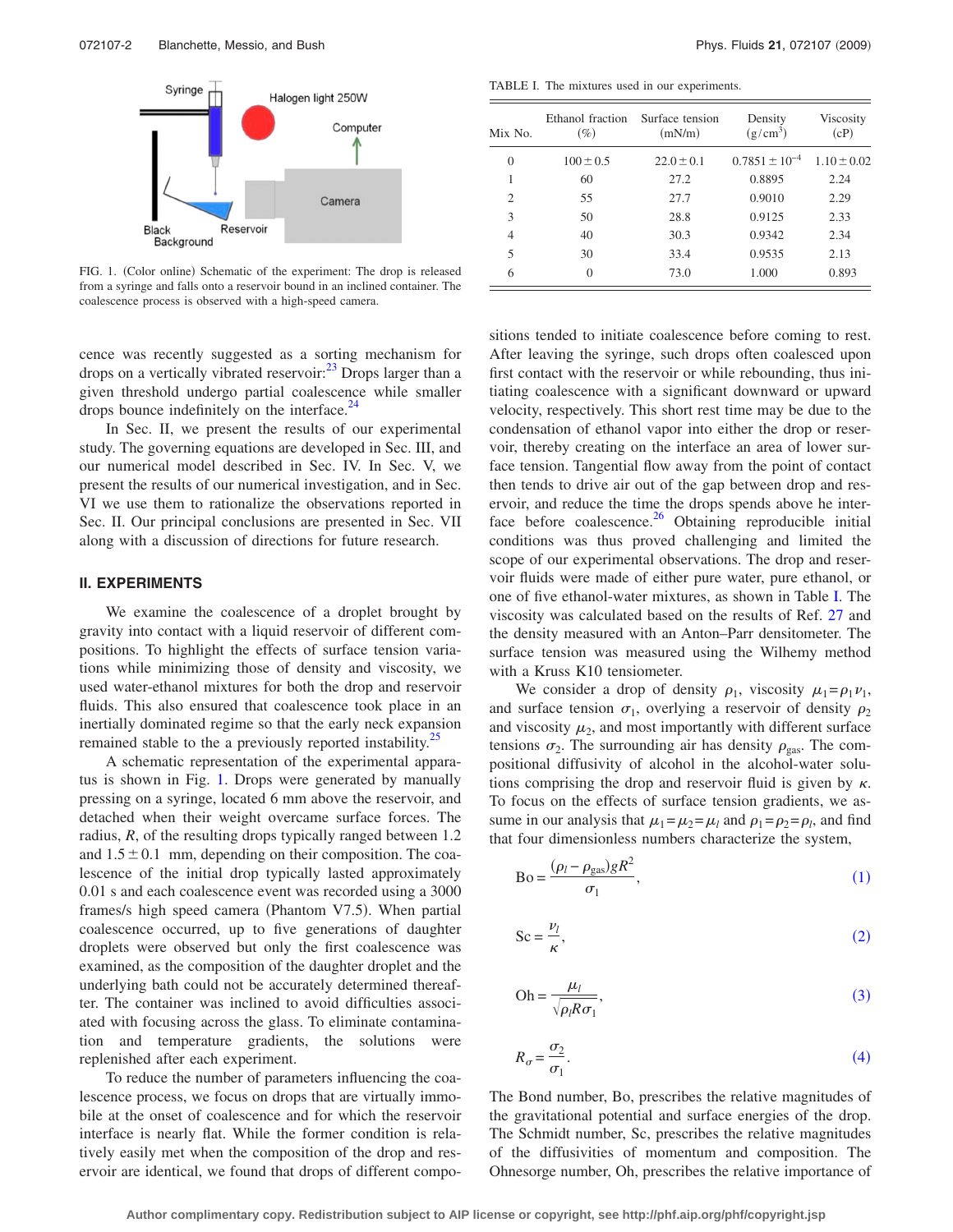<span id="page-2-0"></span>

Gas  $C_0 = 0, C_1 = 0$ ر<br>i–1,j Liquid 1  $C_0 = 1, C_1 = 1$  $\sigma$ <sub>2</sub> S Liquid 2  $P_{i-1,j-1}$  $C_0 = 1, C_1 = 0$ 

FIG. 3. (a) Initial configuration of a drop of liquid 1 at rest on a reservoir of liquid 2. Simulations are initiated at the onset of coalescence, with a thin neck joining the drop and reservoir. Initial values of the concentration functions  $C_0$  and  $C_1$  are shown. (b) Staggered grid used, shown around the point where  $v_{i,j}$  is defined. The black curve is the interface, interpolated between markers (black dots).

<span id="page-2-1"></span> $(a)$ 

FIG. 2. Time sequences of four coalescence events for different pairs of fluids. Each frame is separated by 0.33 ms and the scale bar is 1 mm. Following the notation of Table [I,](#page-1-1) the reservoir and drop are  $(a)$  solution 4 and solution 2  $(R_{\sigma} = \sigma_2 / \sigma_1 = 1.09)$ , (b) solution 4 and solution 4  $(R_{\sigma} = 1)$ , (c) solution 4 and solution 5 ( $R_{\sigma}$ =0.91), and (d) solution 0 and solution 6  $(R<sub>g</sub>=0.30)$ , respectively. In both (a) and (b) a downward moving daughter drop was formed. In (c) the coalescence was total and in (d) a small daughter drop was ejected upward.

viscous stresses and curvature pressures. We focus here on the inertial regime,  $Oh \le 1$ , where partial coalescence is known to take place.<sup>10</sup> Finally, the surface tension ratio,  $R_{\alpha}$ , is the key parameter of our study and its influence on the coalescence process had yet to be considered. In our experiments, the first three nondimensional numbers were kept nearly constant, with  $Bo \approx 0.2$ ,  $Sc \approx 800$ , and  $Oh \approx 0.01$ , while the surface tension ratio was varied systematically in the range of  $0.3 \le R_{\sigma} \le 3.3$ .

For  $R_{\sigma}$ =1, we observed a coalescence cascade analogous to that reported in Refs. [7–](#page-8-6)[10,](#page-8-9) see Fig. [2](#page-2-0)(b). For  $R_{\sigma}$  > 1, the coalescence was also partial for drops of sufficiently small Ohnesorge numbers, and qualitatively similar to the  $R_{\sigma}$ = 1 case, Fig.  $2(a)$  $2(a)$ . The resulting daughter drop appeared slightly larger than for the  $R_{\sigma}$ =1 case and itself proceeded to undergo partial coalescence. The entire coalescence cascade showed little variation from the  $R_{\sigma}$ = 1 case.

More complex behavior was observed for  $R_{\sigma}$  < 1. For  $R_{\sigma}$  > 0.94, partial coalescence still developed in a manner similar to the  $R_{\sigma}$ =1 case. However, for  $0.42 < R_{\sigma}$  < 0.94, total coalescence was always observed, see Fig.  $2(c)$  $2(c)$ . For  $R_{\sigma}$  $<$  0.4[2](#page-2-0), a new type of partial coalescence arose [Fig. 2(d)]. The early stages resembled those of the classic partial coalescence, with the lower neck rapidly opening, the formation of capillary waves on the interface and the vertical stretching of the drop. The stretching, however, was seen to be much more pronounced than when  $R_{\sigma}$ = 1. The top of the drop formed a nearly cylindrical column that rose under the influence of the Marangoni stresses, while fluid in the lower regions of the drop drained into the lower reservoir. Eventually, the column of fluid ejected a droplet from its summit. This upward ejection was a robust, repeatable effect. The ejected droplet was approximately 2.5–3.5 times smaller in radius than the mother drop, with smaller drops arising from larger surface tension differences. Unlike daughter drops normally seen in partial coalescence, which are moving downward at the time of pinch-off, the daughter droplet was ejected vertically upward, and its ejection speed increased with surface tension contrast. In the most extreme setup considered [Fig.  $2(d)$  $2(d)$ ], a water drop on a pure ethanol bath, the droplet rose up to the height of the syringe (6 mm above the reservoir). The ejection also gave rise to smaller satellite droplets that formed between the column of fluid and the ejected droplet. Contrary to daughter droplets formed by the classic partial coalescence of drops surrounded by gas, the ejected droplets, once brought downward by gravity, did not bounce on the reservoir surface, but instead coalesced immediately with the underlying bath.

It is worth emphasizing that such ejection events do not result from converging capillary waves that are known to generate microjets in various circumstances, including bursting bubbles, $^{28}$  oscillating satellite drops, $^{29}$  drops impacting a solid surface, $30$  liquid crater collapse, $31$  and the coalescence of drops at large Bond numbers.<sup>32</sup> Rather than converging waves, here the ejection is generated by the converging tangential motion along the interface. This motion entrains a significant quantity of fluid, which leads to the formation of daughter droplets of size comparable to that of the mother drop.

#### **III. GOVERNING EQUATIONS**

To model our experiments, we consider a drop of liquid 1 slowly coming into contact with a reservoir of liquid 2 while surrounded by air (Fig.  $3$ ). The two liquids are miscible with identical density,  $\rho_l$ , and viscosity,  $\mu_l$ , but may have different surface tensions. To describe this multiphase system, we first introduce a concentration function,  $C_0$ , that describes the relative fraction of liquid at a given point, with  $C_0$ =0 in the air and  $C_0$ =1 in either liquid. The position of the interface, *S*, determines the value of  $C_0$  at any point. We also introduce a concentration function,  $C_1$ , describing the

 $(b)$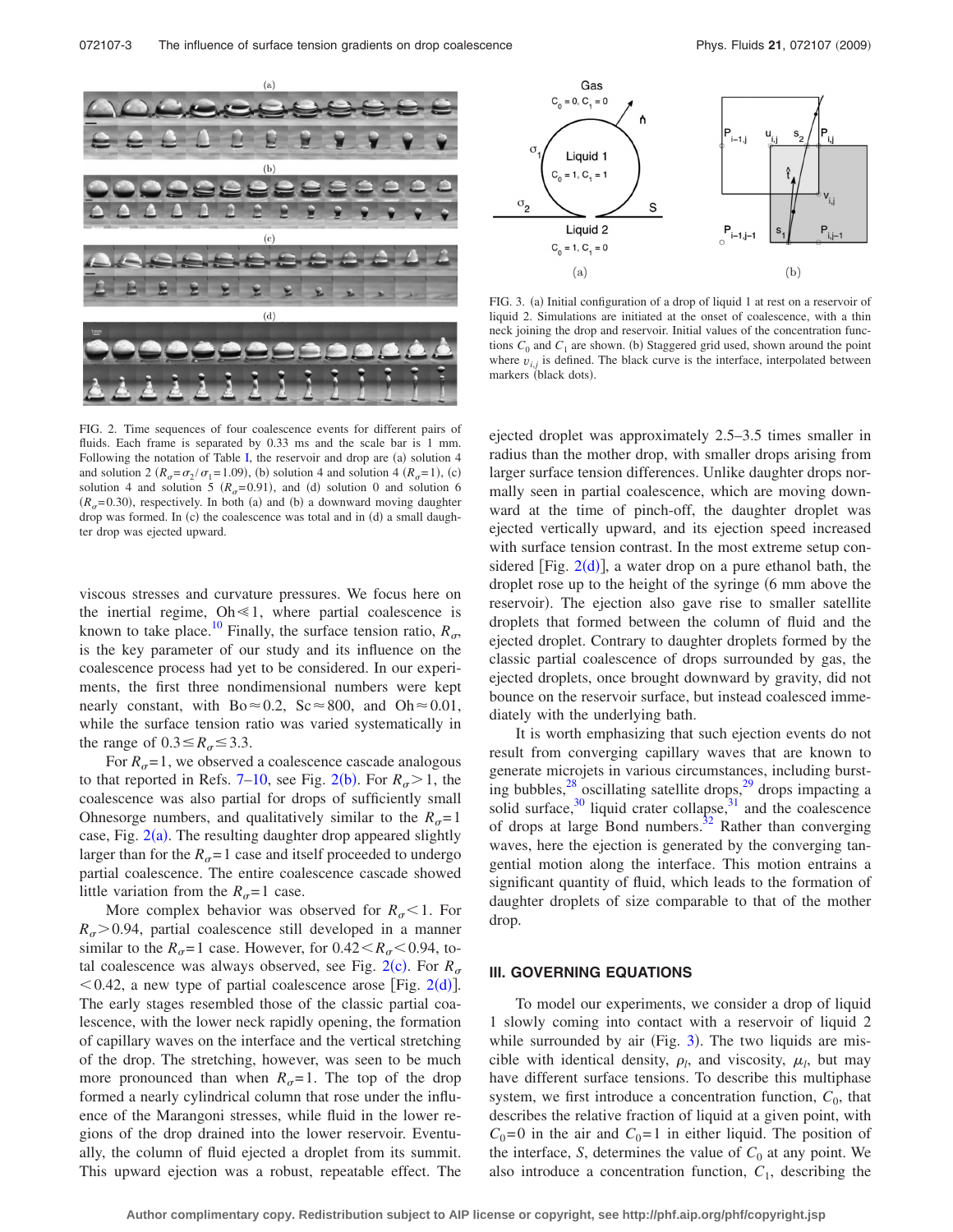proportion of liquid 1 relative to liquid 2 at a point, with  $C_1 = 0$  in pure liquid 2 and  $C_1 = 1$  in pure liquid 1.

We may write expressions for the viscosity  $\mu(C_0)$  and density  $\rho(C_0)$  at every point in the domain. The surface tension,  $\sigma(C_1)$ , is only defined on the interface and is therefore independent of  $C_0$ . Following several earlier authors,  $33-35$  $33-35$  we model the interface as a forcing term,  $F_s$ , which we add to the momentum equation of the Navier–Stokes equations. Assuming all fluids to be incompressible, the governing equations for our system are

<span id="page-3-0"></span>
$$
\rho(\vec{u}_t + \vec{u} \cdot \nabla \vec{u}) = -\nabla p + \nabla \cdot \{\mu[\nabla \vec{u} + (\nabla \vec{u})^T]\} + \rho g + F_s,
$$
\n(5)

<span id="page-3-1"></span>
$$
\nabla \cdot \vec{u} = 0,\tag{6}
$$

<span id="page-3-2"></span>
$$
S_t = \vec{u},\tag{7}
$$

<span id="page-3-3"></span>
$$
(C_1)_t + \vec{u} \cdot \nabla C_1 = \nabla \cdot (\kappa \nabla C_1), \tag{8}
$$

where  $\vec{u}$  is the velocity field,  $p$  is the pressure,  $f_t$  denotes the time derivative of  $f$ ,  $\kappa$  is the compositional diffusivity, which generally depends on  $C_1$ , and the interface position is defined by *S*. Equations  $(5)$  $(5)$  $(5)$  and  $(6)$  $(6)$  $(6)$  describe the evolution of the momentum and mass of incompressible fluids. Equation ([7](#page-3-2)) states that the interface moves with the flow and that no evaporation or condensation is taking place. Finally, Eq.  $(8)$  $(8)$  $(8)$  describes the evolution of the concentration  $C_1$  under the combined influence of fluid advection and molecular diffusion.

The forcing term  $F<sub>s</sub>$  is a surface delta function that is nonzero only on the interface,  $34-36$  $34-36$ 

<span id="page-3-4"></span>
$$
F_s = \delta(S) \nabla \cdot [(\overline{\overline{I}} - \hat{n}^T \hat{n}) \sigma] = \delta(S) (\nabla_S \sigma + 2\kappa_m \hat{n} \sigma), \tag{9}
$$

where  $\hat{n}$  is a unit normal to the surface,  $\overline{\overline{I}} - \hat{n}^T \hat{n}$  is a projection operator,  $\nabla_S$  is a gradient operator defined on the interface,  $\kappa_m = \frac{1}{2} \nabla \cdot \hat{n}$  is the mean curvature of the interface, and  $\delta(S)$  is defined such that

$$
\int \int \int_{V} \delta(S) f(\vec{x}) dV = \int \int_{S} f(\vec{x}) dS
$$

for any smooth test function  $f(\vec{x})$ . The forcing term therefore captures the normal component of curvature-induced stress, as well as the tangential component resulting from surface tension gradients. Using such a formulation is equivalent to enforcing normal and tangential stress conditions on the interface, but has proven to be much more efficient to implement in simulations.

We nondimensionalize the governing equations using the drop radius, *R*, as a length scale,  $\tau = (\rho_l R^3 / \sigma_1)^{1/2}$ , as a time scale, with  $\sigma_1$  the drop surface tension of the drop, to find

<span id="page-3-5"></span>
$$
\rho'(\vec{u}_t + \vec{u} \cdot \nabla \vec{u}) = -\nabla p + \text{Oh } \nabla \cdot \{\mu' [\nabla \vec{u} + (\nabla \vec{u})^T] \} + \rho' \text{ Bo} + \delta(S) \nabla \cdot [(\overline{\overline{I}} - \hat{n}^T \hat{n}) \sigma'], \quad (10)
$$

<span id="page-3-6"></span> $\nabla \cdot \vec{u} = 0$ ,  $(11)$ 

<span id="page-3-7"></span>
$$
S_t = \vec{u},\tag{12}
$$

<span id="page-3-8"></span>
$$
(C_1)_t + \vec{u} \cdot \nabla C_1 = (\text{Oh/Sc}) \nabla \cdot (\kappa' \nabla C_1), \tag{13}
$$

where all variables are now dimensionless and  $\mu' = \mu / \mu_l$ ,  $\rho' = \rho/\rho_l$ ,  $\kappa' = \kappa/\kappa_1$ , and  $\sigma' = \sigma/\sigma_1$ , and the dimensionless numbers Bo, Oh, and Sc are as defined in Sec. II. For simplicity, the hydrostatic pressure of the gas was incorporated into the pressure term so that *p* now represents a dynamic pressure. Note that Eq.  $(8)$  $(8)$  $(8)$  describes the evolution of miscible fluids as well as that of liquids of variable temperature, if  $C_1$  stands for the liquid temperature and  $\kappa$  for the thermal diffusivity.

#### **IV. NUMERICAL SIMULATIONS**

The core of the numerical simulations used here is analogous to those described by Blanchette and Bigioni<sup>32</sup> (2009). A fixed staggered grid is used to compute the velocity, concentration, stress, and pressure fields. The projection method is used to compute the pressure $37$  and first order corrections are included near the interface to take into account the discontinuity of the pressure across the interface.<sup>35</sup> The interface is tracked using tracer particles that move with the fluid, and cubic splines are used to interpolate between the markers. We consider an axisymmetric cylindrical domain corresponding to a container closed at the top and bottom with the drop aligned on its axis. The boundary conditions imposed on the system are those of no-slip on, and zero flux through, the solid walls, which are positioned sufficiently far from the drop that they do not affect the coalescence process. Our initial conditions consist of a spherical drop at rest just at the point of contact with a horizontal surface: The two surfaces are initially connected by a neck. We follow the evolution of the drop until either the surface comes within a given threshold value of the symmetry axis, at which point we assume that pinch-off occurs, or total coalescence is achieved. A validation of simulations based on the same numerical scheme, but with constant surface tension, was presented in Ref. [32.](#page-8-30)

We now describe the treatment of the second liquid and its impact on fluid properties and related computations, which have not been described elsewhere. We use linear relationships between the gaseous and liquid fractions,  $C_0$  and  $C_1$ , and the density, viscosity, and surface tension. For the density and viscosity we have

$$
\rho' = [\rho_{\text{gas}}(1 - C_0) + C_0 \rho_l] / \rho_l,
$$
  

$$
\mu' = [\mu_{\text{gas}}(1 - C_0) + C_0 \mu_l] / \mu_l,
$$

where subscripts *l* and "gas" indicate properties of the pure liquid and of the gas, respectively. In the case of surface tension, only the concentration in the liquid phase is taken into account,

$$
\sigma' = [\sigma_2(1 - C_1) + \sigma_1 C_1]/\sigma_1 = R_{\sigma}(1 - C_1) + C_1.
$$

To keep the number of parameters to a manageable level while highlighting the effect of the surface tension gradients, we assume that the compositional diffusivity,  $\kappa$ , is independent of  $C_1$ .

Blanchette and Bigioni<sup>32</sup> (2009) found that air plays a negligible dynamical role in the system evolution and that

**Author complimentary copy. Redistribution subject to AIP license or copyright, see http://phf.aip.org/phf/copyright.jsp**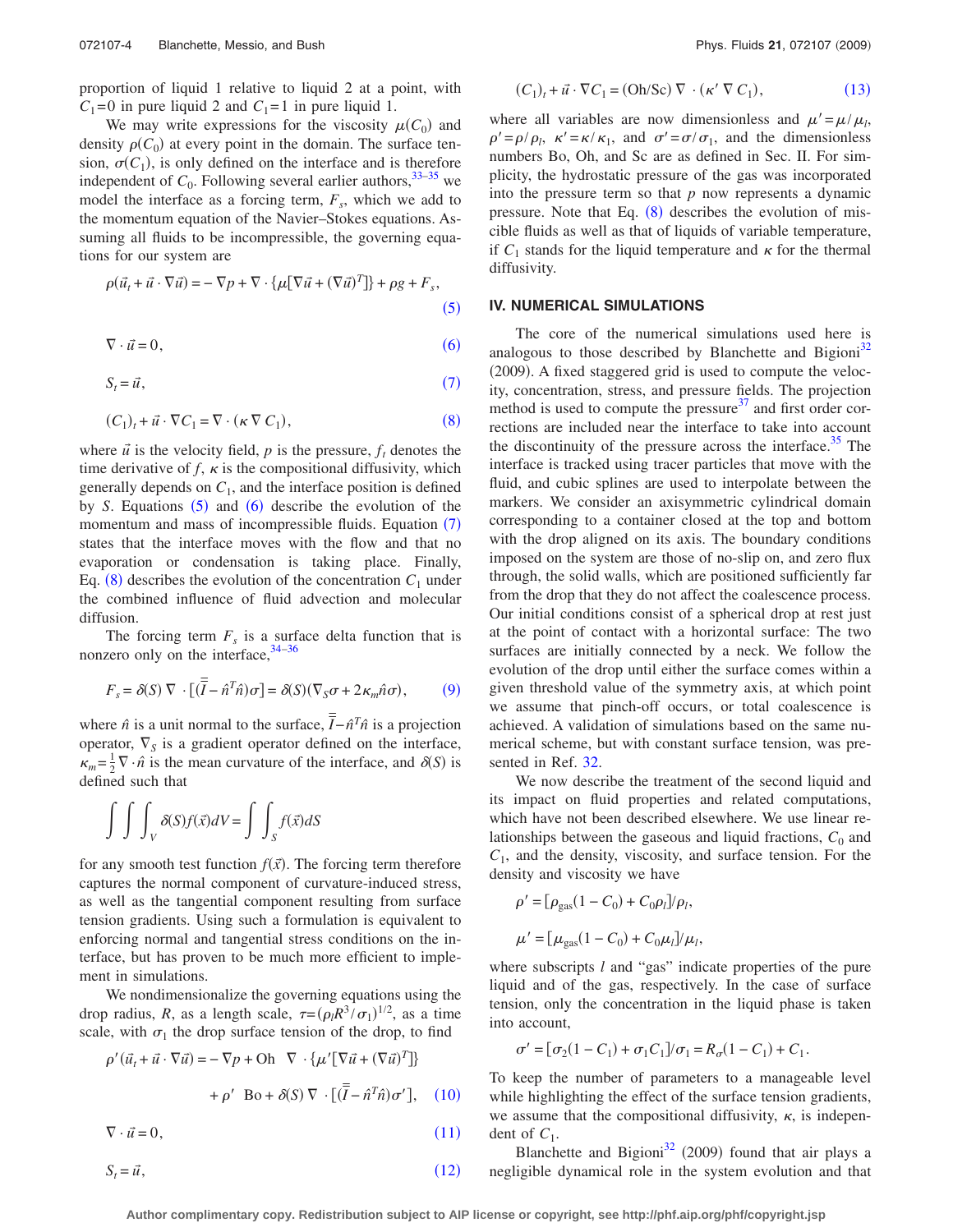<span id="page-4-0"></span>

FIG. 4. Time evolution of (a) the liquid mass and (b) the total energy calculated at different resolutions. (c) Evolution of the different energy components enumerated in Eq. ([14](#page-4-1)). System parameters are  $R_{\sigma}$ = 1.17, Oh= 0.01, Bo= 0, and Sc= 50.

overestimating the air density and viscosity did not affect the coalescence outcome provided they remained significantly less than those of the liquid. Moreover, the density and viscosity discontinuities across the interface render the use of the exact air density and viscosity difficult, as mass and energy conservation can only be achieved through the use of an extremely fine resolution.

To allow for faster computations, we therefore fix the air density and viscosity to be 10% those of the drop. While the concentration of air,  $C_0$ , is determined solely from the position of the interface, the liquid concentration,  $C_1$ , is advanced in time according to Eq.  $(8)$  $(8)$  $(8)$ . The advection term is computed via an upwinding scheme while the diffusive term is obtained via central differences. We also impose the condition  $0 \leq C_1 \leq 1$  directly. Zero-flux boundary conditions are imposed on the solid walls.

To calculate the surface forcing term, we first introduce markers that locate the position of the interface.<sup>35</sup> The velocity of the markers is determined by a bilinear interpolation of the velocity of the surrounding nodes. The position of the markers is then advanced in time using a simple Euler method. Cubic spline interpolations provide an estimate of the interface position between markers. The average surface forcing term per grid cell is then estimated by integrating  $\nabla \cdot [(\overline{I} - \hat{n}^T \hat{n}) \sigma']$  along the interface. Because our configuration is axially symmetric, the surface force term reduces to (see Ref. [32](#page-8-30) for a more detailed derivation in the case of constant  $\sigma'$ )

$$
(F_s)_{i,j} = \int_{s_1}^{s_2} \sigma' \nabla \cdot (\overline{\overline{I}} - \hat{n}^T \hat{n}) + (\overline{\overline{I}} - \hat{n}^T \hat{n}) \cdot \nabla \sigma' ds
$$
  

$$
= \int_{s_1}^{s_2} \sigma' \frac{d\hat{t}}{ds} + \frac{\sigma'}{r} \frac{dy}{ds} + \hat{t} \frac{d\sigma'}{ds} ds
$$
  

$$
= \int_{s_1}^{s_2} \frac{d\hat{t}\sigma'}{ds} + \frac{\sigma'}{r} \frac{dy}{ds} ds = \hat{t}\sigma' \Big|_{s_1}^{s_2} + \int_{s_1}^{s_2} \frac{\sigma'}{r} \frac{dy}{ds} ds,
$$

where *r* is the distance to the symmetry axis, *y* is the vertical

coordinate, and  $s$  is the arc length.  $s_1$  and  $s_2$  are the intersection points between the curve and the  $(i, j)$ <sup>th</sup> grid cell, and  $\hat{t}$ is a unit vector tangent to the curve. The last integral is evaluated numerically by discretizing the interface between markers. Note that  $(F_s)_{i,j}=0$  when the curve does not intersect the  $(i, j)$ <sup>th</sup> cell.

# **V. NUMERICAL RESULTS**

## **A. Validation**

In order to focus on the effects of variable surface tension, we kept the Schmidt number constant at  $Sc = \frac{v_1}{\kappa_1}$ = 50 to model systems where diffusion of concentration is much slower than that of momentum, such as ethanol-water solutions. Note that using a larger Sc is more computationally demanding and yielded nearly identical results. We also set the Bond number, which characterizes the importance of gravity, to  $Bo = 0$ , and initiate coalescence when the drop is spherical and the interface is flat. These conditions provide a good approximation of our experiments, where the surface tension variations are dominant.

We begin by verifying the conservation of mass and energy at various resolutions [Fig.  $4(a)$  $4(a)$ ]. While the liquid mass is well conserved even at fairly low resolutions, the conservation of energy requires higher resolutions. In the presence of spatial surface tension variations for miscible liquids of equal density, and neglecting gravitational effects, the energy evolution was shown to obey<sup>3</sup>

<span id="page-4-1"></span>
$$
\frac{d}{dt}(K + \text{SE}) = -\Phi + \int_{S} \frac{D\sigma}{Dt} dS,\tag{14}
$$

where *K* and SE are the total kinetic and surface energy of the fluids, respectively,  $\Phi$  is the rate of energy dissipated through the action of viscosity, and the last term accounts for the transfer from internal to surface energy, as the diffusion of  $C_1$ , from the bulk of the drop and reservoir to the interface, affects the local surface tension.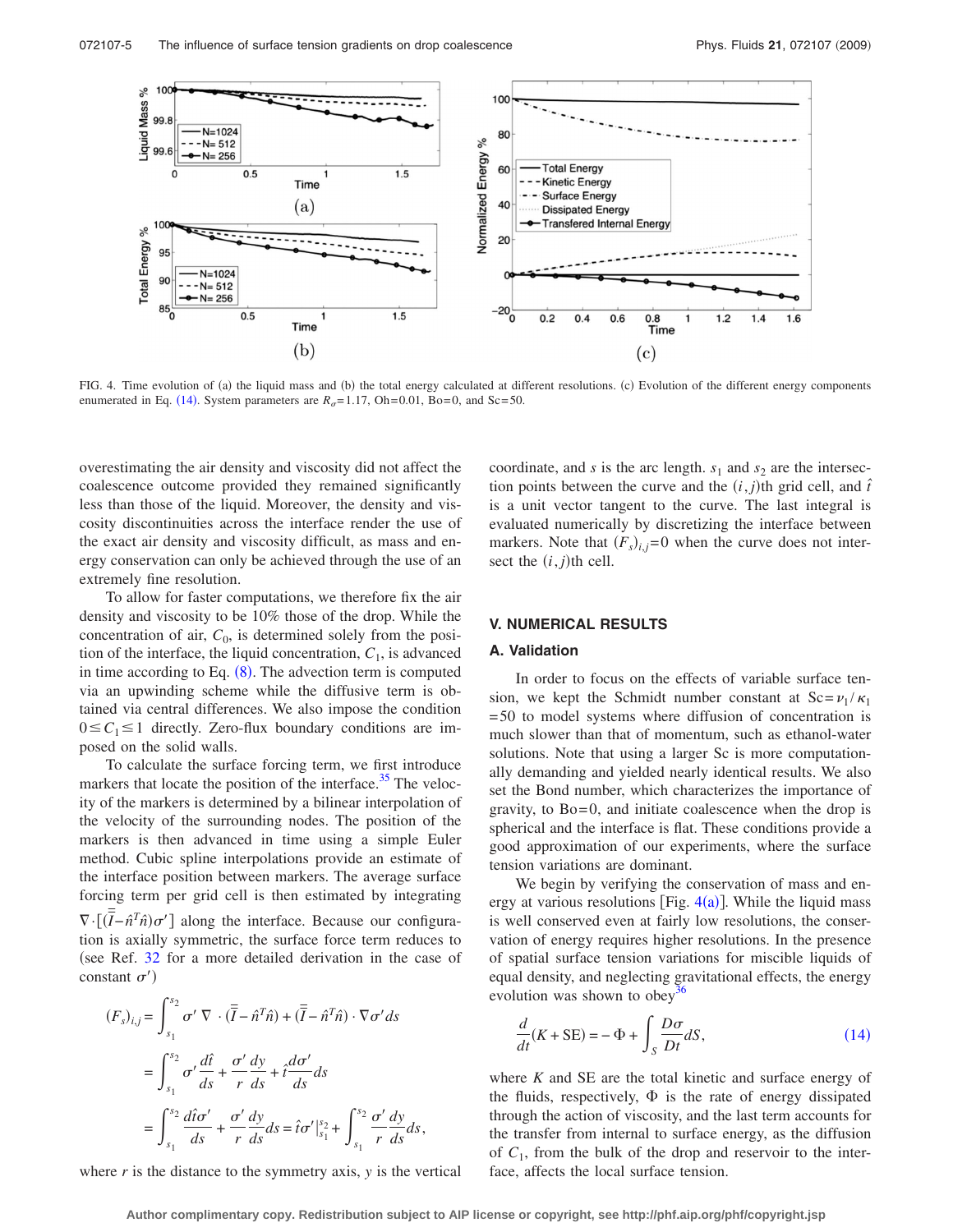<span id="page-5-0"></span>

FIG. 5. (Color) Snapshots of the flow of a coalescing drop at time  $t = 0.8$ with (a)  $R_{\sigma}$ =0.92, (b)  $R_{\sigma}$ =1, and (c)  $R_{\sigma}$ =1.5. Top row: the concentration of liquid 1 (red) and 2 (blue). Row 2: the vertical velocity (red is upward, blue downwards). Row 3: the radial velocity (red indicates radial flow away from the center, blue toward the center). Row 4: the pressure (red is high and blue is low). Bottom row: the magnitude of the tangential stress (red is high and blue low).

The evolution of the various energy components is shown in Fig.  $4(c)$  $4(c)$ . Initially, the excess surface energy (relative to that of a flat surface of the liquid of lowest surface tension) accounts for all the available energy. At early times, surface energy is transferred to kinetic energy and dissipated through the action of viscosity at approximately equal rates. Closer to pinch-off, the surface area of the drop and associated surface energy increase slightly, while the kinetic energy decreases. The increase in the concentration of liquid 1 at the interface due to diffusive effects results in a significant transfer of the available energy, up to 15%, from the internal energy of the bulk fluid into surface energy. Simulations performed with various Schmidt numbers,  $Sc = \mu_l / \rho_l \kappa$ , all showed a similar transfer. Larger values of  $R_{\sigma}$  lead to even larger energy transfers, up to 40% for a ratio of  $R_{\sigma}$ =1.5. Because such transfers take place across a thin boundary layer under the interface, accurately modeling them requires higher resolutions. The conservation of total energy worsens

<span id="page-5-1"></span>

FIG. 6. (Color online) Simulation of the coalescence of a drop of larger surface tension than that of the reservoir,  $R_{\sigma} = \sigma_2 / \sigma_1 = 0.92$ . Each image shown is 0.04 nondimensional time units apart. Despite the low Ohnesorge number, Oh= 0.001, the surface tension variations prevent partial coalescence.

with increasing  $R_{\sigma}$ , but it remained better than 90% for surface tension ratios as large as  $R_{\sigma}$ = 1.5 at the resolution used throughout our study,  $N=1024$ . In the regime  $0.66 \le R_{\sigma}$  $\leq$  1.5, our simulations are therefore sufficiently accurate to provide a reliable description of the drop coalescence.

We show in Fig. [5](#page-5-0) snapshots of the concentration, velocities, pressure, and tangential stress fields for different values of the surface tension ratio. Although all the plots correspond to the same nondimensional time, the evolution of the coalescence is more advanced for drops of larger  $R_{\sigma}$ . In all cases, the stresses are confined to a thin region near the interface. The most important difference to note between the different values of  $R_{\sigma}$  is the tangential motion present along the interface, inward in sequence (a) where  $R_{\sigma}$  < 1 and outward in sequence (c) where  $R_{\sigma} > 1$ . We note that the region of high pressure present near the tip of the drop is largest in the case  $R_{\sigma}$ <1, which is likely to accelerate the downward motion of the drop fluid, an observation we investigate further in Sec. V B.

#### **B. Coalescence process**

The evolution of the coalescence process is shown in Figs. [6](#page-5-1)[–9](#page-6-0) for  $R_{\sigma} = \frac{\sigma_2}{\sigma_1}$  equal to 0.92, 0.967, 1, and 1.5, respectively. In the online version, the drop and reservoir liquids and the outside gaseous phase are initially maroon, blue, and green, respectively, while they are pale gray, dark

<span id="page-5-2"></span>

FIG. 7. (Color online) Simulation of the coalescence of a drop with slightly larger surface tension than the reservoir,  $R_{\sigma} = \frac{\sigma_2}{\sigma_1} = 0.9667$ . Each image shown is 0.04 nondimensional time units apart and Oh=0.001. Partial coalescence is observed, although the drop is smaller than it would be in the absence of the surface tension mismatch.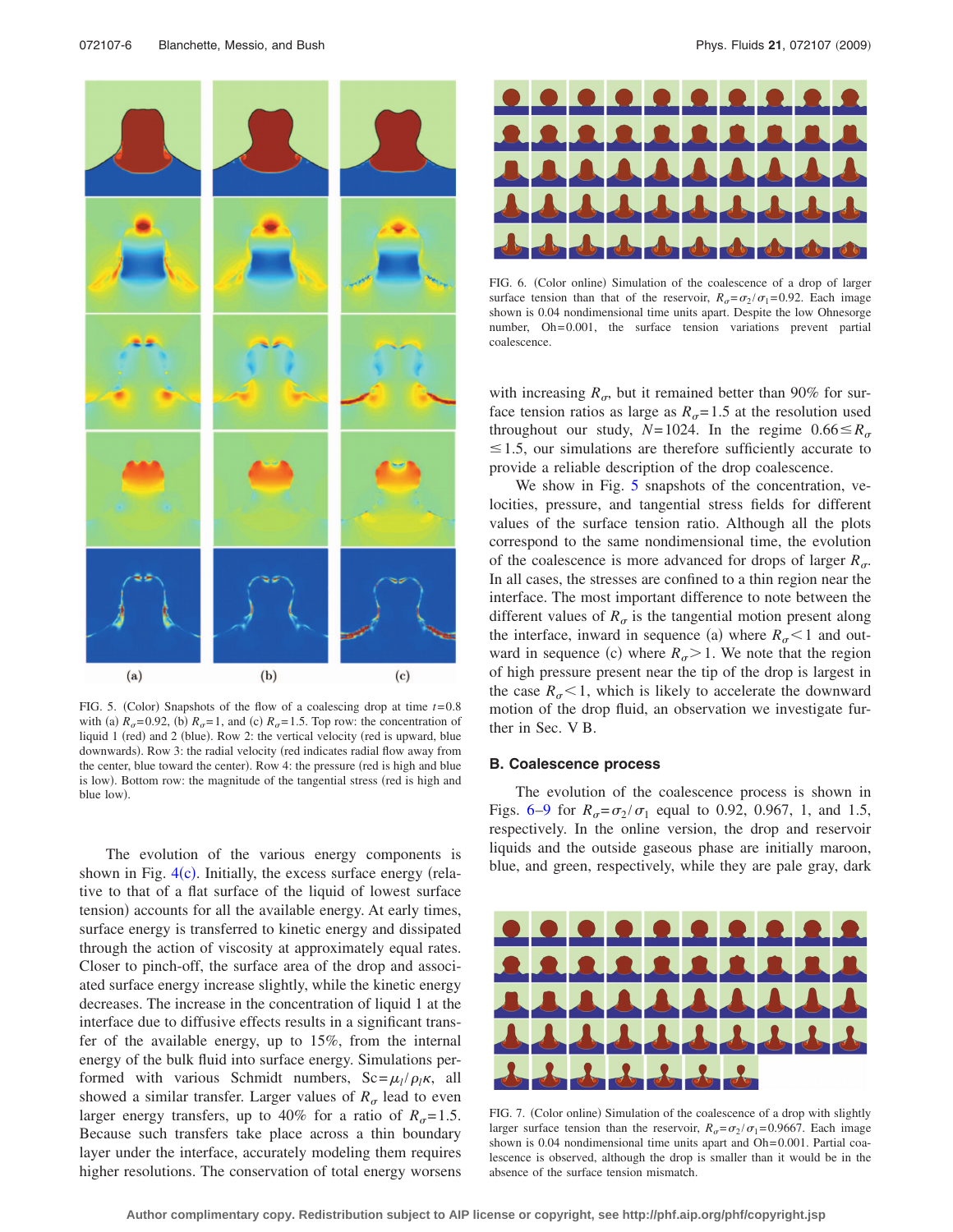

FIG. 8. (Color online) Simulation of the coalescence of a drop with surface tension equal to that of the reservoir,  $R_{\sigma} = \frac{\sigma_2}{\sigma_1} = 1$ . Each image shown is  $0.04$  nondimensional time units apart and  $Oh = 0.001$ .

<span id="page-6-1"></span>

FIG. 10. (Color online) Evidence of tangential motion generated by surface tension mismatch for (a)  $R_{\sigma} = \frac{\sigma_2}{\sigma_1} = 0.9667$  and (b)  $R_{\sigma} = 1.5$ . Both images were taken at a nondimensional time of *t*= 0.76 after the onset of coalescence and have a Ohnesorge number of 0.001. The same full picture of the drop can be seen in the 20th frame of Figs. [7](#page-5-2) and [9.](#page-6-0) Note the vortex evident in  $(a)$ .

gray, and white in the print version, with regions of mixed liquids appearing as white. The Ohnesorge number was chosen sufficiently small, Oh=0.001, to ensure that viscous dissipation is negligible. The radius of the computational domain was chosen to be sufficiently large, 6*R*, to ensure that boundaries played no role in the coalescence process; in particular, it was much larger than the domain shown in Figs. [6](#page-5-1)[–9.](#page-6-0)

We compare the coalescence of liquids of identical surface tension to that of liquid of uneven surface tensions. Whenever  $R_{\sigma} \neq 1$ , the region of higher surface tension pulls on the interface and generates a tangential flow that partially coats the surface of the liquid of largest surface tension with the second fluid. Zooming in on the interface at the point where the drop and reservoir liquids meet clearly shows the tangential motion (Fig.  $10$ ), and the tiny eddy it generates just below the interface. To provide a local measure of the Reynolds number resulting from such tangential flows, Re*<sup>i</sup>* , we estimate the thickness of the fluid layer entrained by the tangential surface flow as  $\delta \sim \sqrt{\mu_1 \tau / \rho_1}$ , with  $\tau = (\rho_1 R^3 / \sigma)^{1/2}$ the characteristic coalescence time scale, and the tangential velocity by balancing characteristic tangential Marangoni and viscous stresses to find  $U \sim \Delta \sigma / \mu_1(\delta/R)$ . We thus estimate  $\text{Re}_i = U \delta \rho_l / \mu_l = \text{Oh}^{-1} \Delta \sigma / \sigma$ , which in the cases shown in Fig. [10](#page-6-1) yields  $Re_i \sim 50$ . Even over such a small length scale, tangential motion may thus generate vigorous vortices.

As can be seen by comparing the final images of Figs. [7](#page-5-2)[–9,](#page-6-0) the coalescence process is much more sensitive to the surface tension ratio for  $R_{\sigma}$  < 1 than for  $R_{\sigma}$  > 1. For drops such that  $R_{\sigma} > 1$ , the tangential motion causes the drop fluid

<span id="page-6-0"></span>

FIG. 9. (Color online) Simulation of the coalescence of a drop with lower surface tension than the reservoir,  $R_{\sigma} = \frac{\sigma_2}{\sigma_1} = 1.5$ . Each image shown is  $0.04$  nondimensional time units apart and  $Oh = 0.001$ . Tangential motion along the interface is away from the drop, which prevents the detachment of the vortex ring.

to spread over the reservoir, a process which does not directly influence the competition between pinch-off and vertical collapse. Coalescence then progresses in a manner very similar to when  $R_{\sigma} = 1$ . However, when  $R_{\sigma} < 1$ , the tangential motion along the interface brings fluid of lower surface tension up the sides of the drop. The interface driving the horizontal constriction therefore has a diminished surface tension. The horizontal constriction is then slowed (Fig.  $7$ ), and the vertical collapse dominates, expelling fluid downward. If  $R_{\sigma}$  is sufficiently close to 1, the sides of the drop are eventually covered with the larger surface tension fluid, and pinch-off may then occur. The resulting partial coalescence thus occurs at a later time and the resulting daughter drop is smaller and made up nearly entirely of the same fluid as the mother drop. A drop with  $R_{\sigma}$  < 1 also causes the vortex ring created as fluid is expelled into the bath to detach from the interface. Vortex detachment can also occur in homogeneous coalescence but our simulations show that it requires a significantly smaller Ohnesorge number.

We also performed simulations with Schmidt numbers  $Sc = v_1 / \kappa$  ranging from 1 to 50, which encompass the regime where temperature variations cause surface tension variations, the Schmidt number then playing the role of the Prandtl number. The observed coalescence showed very little dependence on Sc and the main features described above were reproduced. We also attempted to simulate coalescence in conditions resembling those of the last sequences of pic-tures shown in Fig. [2,](#page-2-0) with  $R_{\sigma}$  < 0.5. In this regime, we found that accurately representing the dynamics of the thin layer of outer fluid required far higher resolutions, and we could not investigate numerically the regime where drop ejections were observed in our experiments.

#### **VI. DISCUSSION**

The influence of surface tension variations on drop coalescence is summarized in Fig. [11.](#page-7-0) Partial coalescence in the ordinary sense is only possible when  $R_{\sigma}$  > 0.93. In that regime, we find a critical value of Oh*<sup>c</sup>* below which partial coalescence occurs [Fig.  $11(a)$  $11(a)$ ]. To determine numerically the value of Oh*c*, we fix all other parameters and systematically vary the Ohnesorge number, using a bisection method to accurately determine Oh*c*. In regions where the slope of Oh*<sup>c</sup>* as a function of the surface tension becomes large, we reverse the procedure by fixing Oh and varying the surface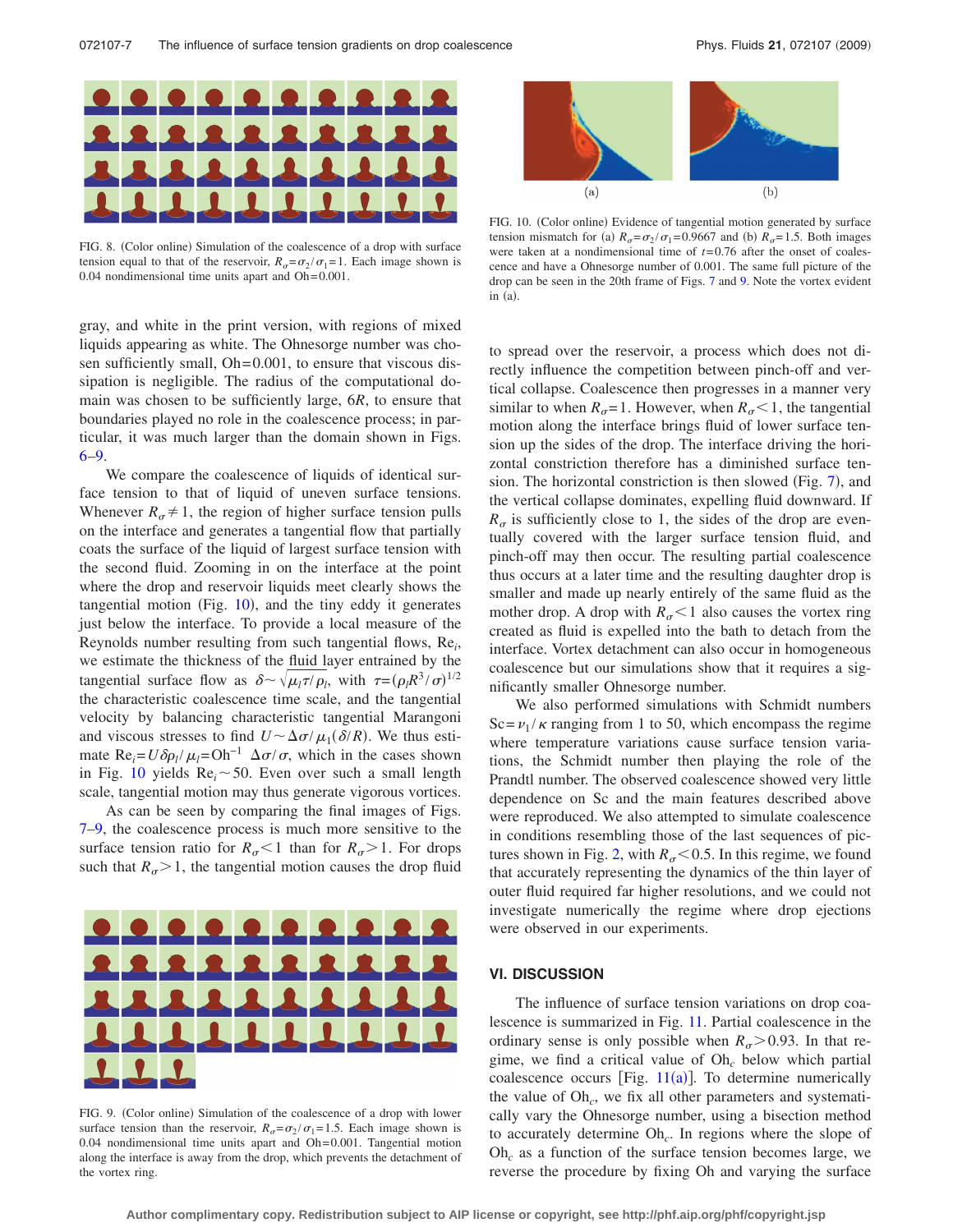<span id="page-7-0"></span>

FIG. 11. (a) Coalescence in ethanol/water mixtures. The solid line shows the numerically computed critical value of the Ohnesorge number, Oh<sub>c</sub>, below which partial coalescence may occur, as a function of surface tension  $R_{\sigma}$ , while the symbols are experimental results. (b) Dependence of the daughter drop radius (left) and velocity (right) on the surface tension ratio. Here the Ohnesorge number was kept constant at Oh= 0.001 to keep viscous effects to a minimum.

tension ratio. When the surface tension of the reservoir is less than that of the drop, partial coalescence is hindered and Oh*<sup>c</sup>* quickly goes to zero. However, using a drop of weaker surface tension than the reservoir only slightly increases Oh*c*. Our simulations have not yielded any partial coalescence for Oh > 0.04, regardless of the choice of  $R_{\sigma}$ .

For  $R_{\sigma}$  < 1, quite surprisingly, Oh<sub>c</sub> increases nonmonotonically with  $R_{\sigma}$ . Our observations suggest that viscous effects act to both damp capillary waves and slow the spread of the low surface tension fluid at the interface. At very low values of Oh, the hindering of tangential flow by viscous effects is dominant, and increasing Oh therefore facilitates partial coalescence. However, for  $Oh > 0.02$ , the damping of capillary waves by viscous effects becomes dominant, and so favors total coalescence.

The daughter drop size and velocity are strongly affected when  $R_{\sigma}$  < 1. Figure [11](#page-7-0)(b) shows the daughter drop radius and velocity at a fixed Ohnesorge number Oh= 0.001 for given surface tension ratios. We first note that the daughter drop radii are only weakly affected by surface tension variations. The smallest drops are generated when  $R_{\sigma}= 0.93$  and have radii as small as  $0.47$ . Figure  $11(b)$  $11(b)$  shows the droplet fluid's average downward velocity at the moment of pinchoff. The time of pinch-off, not shown, follows a curve similar to that of the daughter drop velocity, but with far less variation, with pinch-off times of 1.94, 1.63, and 1.71 at surface tension ratios of  $R_{\sigma}$ =0.93, 1, and 1,5, respectively (see Figs. [7](#page-5-2)-9). Longer pinch-off times allow the daughter droplets to gather more downward momentum before being released to bounce on the reservoir surface, hence the similarity of the pinch-off time and velocity curves. We note that drops of larger surface tension than the reservoir can reach velocities more than twice that of a drop of the same composition as the reservoir, and thus potentially bounce up to four times higher.

A striking feature of partial coalescence is the coalescence cascade that occurs as the daughter droplets become progressively smaller. We proceed by discussing how this cascade is affected by a compositional difference between drop and bath. We observed coalescence cascades for drops having surface tension smaller than that of the reservoir  $(R<sub>\sigma</sub> \ge 1)$ . Figure [9](#page-6-0) illustrates that typically, only the first coalescence event of the cascade would be influenced by the surface tension mismatch. Unless the daughter drop drifted sideways significantly (which does occasionally happen), the second coalescence event would be between a drop and reservoir of local composition identical to that of the drop. As the first daughter drop size is only weakly affected by the surface tension gradient, earlier descriptions of partial coalescence<sup>10</sup> are therefore also relevant when  $R_{\sigma} > 1$ .

Daughter drops issued from the partial coalescence of drops with  $R_{\sigma}$  < 1 appear to have a composition identical to that of the mother drop. However, surface tension gradients favor the detachment from the interface of the vortex ring formed during coalescence; thus, any daughter drop would encounter a reservoir with a surface tension nearly equal to that of the original reservoir (see Fig. [7](#page-5-2)). The lower critical Ohnesorge number of coalescence associated with  $R_{\sigma}$ <1, combined with the progressively smaller size of the daughter droplets, thus restricts the coalescence cascade to a very narrow parameter regime.

The presence of surface active reagents (surfactants) on the interface also alters surface tension, and varying concentrations generally lead to surface tension gradients. $38$  Because such molecules, when insoluble, are surface bound, expansion or contraction of the interface affects their concentration, thus contributing an effective elasticity to the interface, an aspect not considered here. We note that the most important contraction of the interface occurs in the early stages of coalescence, at the opening of the neck. If surfactants are present, such a contraction will increase their concentration, and so typically reduce surface tension. In light of the current results, we anticipate that surfactant-laden interfaces would therefore tend to favor total coalescence, as the horizontal pull of surface tension would be weakened by the larger concentration of surfactants accumulating around the neck of the drop. As a caveat, we note that such a prediction remains a conjecture.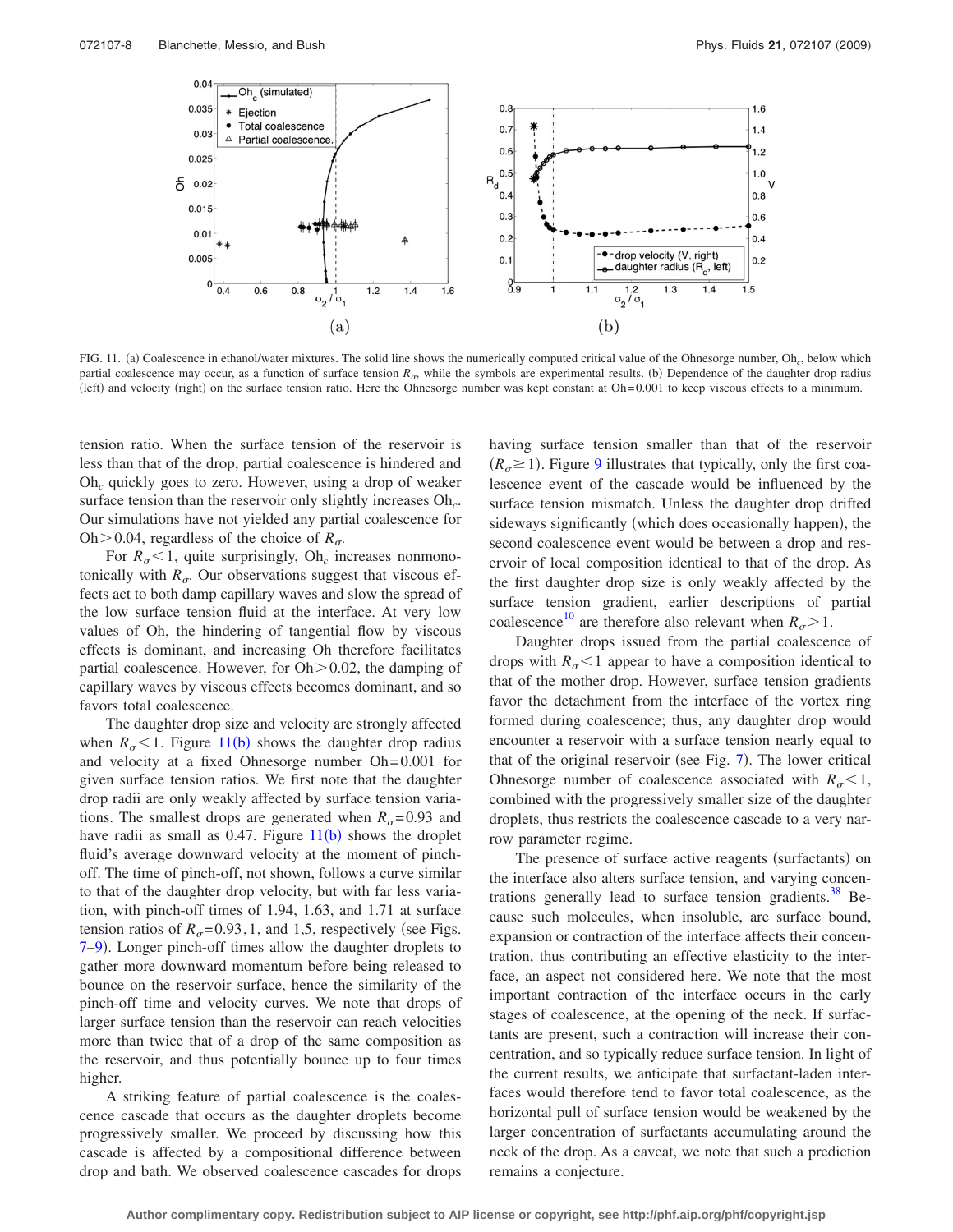# **VII. CONCLUSION**

We have presented the results of a combined experimental and numerical investigation of drop coalescence into a reservoir in the presence of Marangoni stresses. Vigorous tangential motions generate eddies lying tangent to the interface. Drops of smaller surface tension than the reservoir are only weakly affected by the tangential motion due to the surface tension mismatch. Conversely, the conditions under which drops of larger surface tension undergo partial coalescence are strongly restricted by the intrusive surface motion of the reservoir fluid. The surface tension along the sides of the drop is then diminished, and the total coalescence driven by the curvature at the top of the drop is favored. When partial coalescence did occur  $(R_{\sigma} > 0.93)$ , the size of the resulting daughter drops increased with increasing  $R_{\sigma}$ . The converging surface flow arising for  $R_{\sigma}$  < 1 favored the detachment from the surface of the vortex ring formed during coalescence, while the diverging flow arising for  $R_{\sigma} > 1$  hindered its detachment.

We also discovered a different type of droplet ejection prompted by the convergence of tangential surface motion driven by Marangoni stresses. This type of ejection differs from the typical partial coalescence in that it generates significantly smaller drops, with approximately a tenth radius of the mother drop. Our numerical methods were insufficiently refined to replicate such ejections, but we are hopeful that improved methods will soon be able to accurately model the thin boundary layer then present near the interface, and thus to capture drop ejection resulting from converging surface flows.

Our results provide a description of drop coalescence when drops and reservoirs are not necessarily identical, isothermal fluids. In particular, we may now explain the observation of Ref. [9](#page-8-8) that partial coalescence was more difficult to observe in a repeatable manner using water as the reservoir and drop liquid. Water left standing quickly becomes contaminated with dust particles that decrease its surface tension. In contrast, a newly formed drop is likely to have a clean surface with a relatively high surface tension. The effective surface tension ratio is therefore likely to satisfy  $R_{\sigma}$ <1, which restricts the conditions under which partial coalescence may arise. While the same effects are likely to come into play for fluids of lower surface tension such as oils, they will be less significant owing to the relative insensitivity of such fluids to surface contamination.

# **ACKNOWLEDGMENTS**

F.B. was supported by the NSF under DMS Applied Mathematics Grant No. 0808129.

- <span id="page-8-0"></span><sup>1</sup>A. Bhakta and E. Ruckenstein, "Decay of standing foams: Drainage, coa-lescence and collapse," [Adv. Colloid Interface Sci.](http://dx.doi.org/10.1016/S0001-8686(97)00031-6) **70**, 1 (1997).
- <span id="page-8-1"></span>E. X. Berry and R. L. Reinhardt, "Analysis of cloud drop growth by collection. 3. Accretion and self-collection," [J. Atmos. Sci.](http://dx.doi.org/10.1175/1520-0469(1974)031<2118:AAOCDG>2.0.CO;2) **31**, 2118  $^{(1974)}_{3}$
- <span id="page-8-2"></span><sup>3</sup>H. A. Stone, A. D. Stroock, and A. Ajdari, "Engineering flows in small devices: Microfluidics toward a lab-on-a-chip," [Annu. Rev. Fluid Mech.](http://dx.doi.org/10.1146/annurev.fluid.36.050802.122124) 36, 381  $(2004)$ .
- <span id="page-8-3"></span><sup>4</sup>O. D. Velev, B. G. Prevo, and K. H. Bhatt, "On-chip manipulation of free droplets," Nature ([London](http://dx.doi.org/10.1038/426515a)) 426, 515 (2003).

<span id="page-8-4"></span><sup>5</sup>J. J. Thomson and H. F. Newall, "On the formation of vortex rings by drops falling into liquids, and some allied phenomena," [Proc. R. Soc.](http://dx.doi.org/10.1098/rspl.1885.0034) [London](http://dx.doi.org/10.1098/rspl.1885.0034) 39, 417 (1885).

- <span id="page-8-5"></span><sup>6</sup>A. V. Anilkumar, C. P. Lee, and T. G. Wang, "Surface-tension-induced mixing following coalescence of initially stationary drops," [Phys. Fluids A](http://dx.doi.org/10.1063/1.858199) 3, 2587 (1991).
- <span id="page-8-6"></span> ${}^{7}$ G. E. Charles and S. G. Mason, "The mechanism of partial coalescence of liquid drops at liquid/liquid interfaces," [J. Colloid Sci.](http://dx.doi.org/10.1016/0095-8522(60)90012-X) 15, 105 (1960).
- <span id="page-8-7"></span><sup>8</sup>G. E. Charles and S. G. Mason, "The coalescence of liquid drops with flat liquid/liquid interfaces," [J. Colloid Sci.](http://dx.doi.org/10.1016/0095-8522(60)90026-X) 15, 236 (1960).
- <span id="page-8-8"></span><sup>9</sup>F. Blanchette and T. P. Bigioni, "Partial coalescence of drops at liquid interfaces," [Nat. Phys.](http://dx.doi.org/10.1038/nphys268) 2, 254 (2006).
- <span id="page-8-9"></span><sup>10</sup>S. T. Thoroddsen and K. Takehara, "The coalescence cascade of a drop," [Phys. Fluids](http://dx.doi.org/10.1063/1.870380) 12, 1265 (2000).
- <span id="page-8-10"></span> $11X$ . Chen, S. Mandre, and J. J. Feng, "Partial coalescence between a drop and a liquid-liquid interface," [Phys. Fluids](http://dx.doi.org/10.1063/1.2201470) 18, 051705 (2006).
- <span id="page-8-11"></span><sup>12</sup>P. Pikhitsa and A. Tsargorodskaya, "Possible mechanism for multistage coalescence of a floating droplet on the air/liquid interface," [Colloids](http://dx.doi.org/10.1016/S0927-7757(99)00516-6) [Surf., A](http://dx.doi.org/10.1016/S0927-7757(99)00516-6) 167, 287 (2000).
- <span id="page-8-12"></span>13H. Aryafar and H. P. Kavehpour, "Drop coalescence through planar sur-faces," [Phys. Fluids](http://dx.doi.org/10.1063/1.2227435) 18, 072105 (2006).
- <sup>14</sup>T. Gilet, K. Mulleners, and J. P. Lecomte, "Critical parameters for the partial coalescence of a droplet," [Phys. Rev. E](http://dx.doi.org/10.1103/PhysRevE.75.036303) 75, 036303 (2007).
- <span id="page-8-13"></span><sup>15</sup>E. M. Honey and H. P. Kavehpour, "Astonishing life of a coalescing drop on a free surface," [Phys. Rev. E](http://dx.doi.org/10.1103/PhysRevE.73.027301) 73, 027301 (2006).
- <span id="page-8-14"></span>16J. Thomson, "On certain curious motions observable on the surfaces of wine and other alcoholic liquours," Philos. Mag. 10, 330 (1855).
- <span id="page-8-15"></span><sup>17</sup>C. Marangoni, "Ueber die ausbreitung der tropfen einer flüssigkeit auf der oberfläche einer anderen On the expansion of a drop of fluid on the surface of another)," [Ann. Phys. Chem.](http://dx.doi.org/10.1002/andp.18712190702) 219, 337 (1871).
- <span id="page-8-16"></span>18T. D. Hodgson and J. C. Lee, "The effect of surfactants on the coalescence of a drop at an interface," [J. Colloid Interface Sci.](http://dx.doi.org/10.1016/0021-9797(69)90382-8) 30, 94 (1969).
- <span id="page-8-17"></span><sup>19</sup>T. D. Hodgson and D. R. Woods, "The effect of surfactants on the coales-cence of a drop at an interface ii," [J. Colloid Interface Sci.](http://dx.doi.org/10.1016/0021-9797(69)90414-7) 30, 429 (1969).
- <span id="page-8-18"></span><sup>20</sup>P. Dell'Aversana, J. R. Banavar, and J. Koplik, "Suppression of coales-cence by shear and temperature gradients," [Phys. Fluids](http://dx.doi.org/10.1063/1.868811) 8, 15 (1996).
- <span id="page-8-19"></span><sup>21</sup>G. P. Neitzel and P. Dell'Aversana, "Noncoalescence and nonwetting be-havior of liquids," [Annu. Rev. Fluid Mech.](http://dx.doi.org/10.1146/annurev.fluid.34.082701.154240) 34, 267 (2002).
- <span id="page-8-20"></span><sup>22</sup>S. T. Thoroddsen, B. Qian, T. G. Etoh, and K. Takehara, "The initial coalescence of miscible drops," [Phys. Fluids](http://dx.doi.org/10.1063/1.2746382) 19, 072110 (2007).
- <span id="page-8-21"></span><sup>23</sup>Y. Couder, E. Fort, C. H. Gauthier, and A. Boudaoud, "From bouncing to floating: Noncoalescence of drops on a fluid bath," [Phys. Rev. Lett.](http://dx.doi.org/10.1103/PhysRevLett.94.177801) **94**, 177801 (2005).
- <span id="page-8-22"></span><sup>24</sup>T. Gilet, N. Vandewalle, and S. Dorbolo, "Controlling the partial coalescence of a droplet on a vertically vibrated bath," [Phys. Rev. E](http://dx.doi.org/10.1103/PhysRevE.76.035302) **76**, 035302  $(2007).$
- <span id="page-8-23"></span><sup>25</sup>H. Aryafar and H. P. Kavehpour, "Hydrodynamic instabilities of viscous coalescing droplets," [Phys. Rev. E](http://dx.doi.org/10.1103/PhysRevE.78.037302) 78, 037302 (2008).
- <span id="page-8-24"></span> $^{26}$ K. R. Sreenivas, P. K. De, and J. H. Arakeri, "Levitation of a drop over a film of flow," [J. Fluid Mech.](http://dx.doi.org/10.1017/S0022112098003486) 380, 297 (1999).
- <span id="page-8-25"></span> $^{27}$ R. C. Ernst, C. H. Watkins, and H. H. Ruwe, "The physical properties of the ternary system ethyl alcohol-glycerin-water," [J. Phys. Chem.](http://dx.doi.org/10.1021/j150374a008) **40**, 627  $(1936)$ .
- <span id="page-8-26"></span><sup>28</sup>L. Duchemin, S. Popinet, C. Josserand, and S. Zaleski, "Jet formation in bubbles bursting at a free surface," [Phys. Fluids](http://dx.doi.org/10.1063/1.1494072) 14, 3000 (2002).
- <span id="page-8-27"></span><sup>29</sup>S. T. Thoroddsen, T. G. Etoh, and K. Takehara, "Microjetting from wave focusing on oscillating drops," [Phys. Fluids](http://dx.doi.org/10.1063/1.2718479) 19, 052101 (2007).
- <span id="page-8-28"></span>30Y. Renardy, S. Popinet, L. Duchemin, M. Renardy, S. Zaleski, C. Josserand, M. A. Drumright-Clarke, D. Richard, C. Clanet, and D. Quéré, "Pyramidal and toroidal water drops after impact on a solid surface," [J.](http://dx.doi.org/10.1017/S0022112003004142) [Fluid Mech.](http://dx.doi.org/10.1017/S0022112003004142) 484, 69 (2003).
- <span id="page-8-29"></span>31A. Prosperetti and H. N. Oguz, "The impact of drops on liquid surfaces and the underwater noise of rain," [Annu. Rev. Fluid Mech.](http://dx.doi.org/10.1146/annurev.fl.25.010193.003045) **25**, 577  $(1993).$
- <span id="page-8-30"></span><sup>32</sup>F. Blanchette and T. P. Bigioni, "Dynamics of drop coalescence at fluid interfaces," [J. Fluid Mech.](http://dx.doi.org/10.1017/S0022112008004801) 620, 333 (2009).
- <span id="page-8-31"></span>33J. U. Brackbill, D. B. Kothe, and C. Zemach, "A continuum method for modeling surface tension," [J. Comput. Phys.](http://dx.doi.org/10.1016/0021-9991(92)90240-Y) 100, 335 (1992).
- <span id="page-8-32"></span><sup>34</sup>B. Lafaurie, C. Nardone, R. Scardovelli, S. Zaleski, and G. Zanetti, "Modelling merging and fragmentation in multiphase flows with surfer," [J.](http://dx.doi.org/10.1006/jcph.1994.1123) [Comput. Phys.](http://dx.doi.org/10.1006/jcph.1994.1123) 113, 134 (1994).